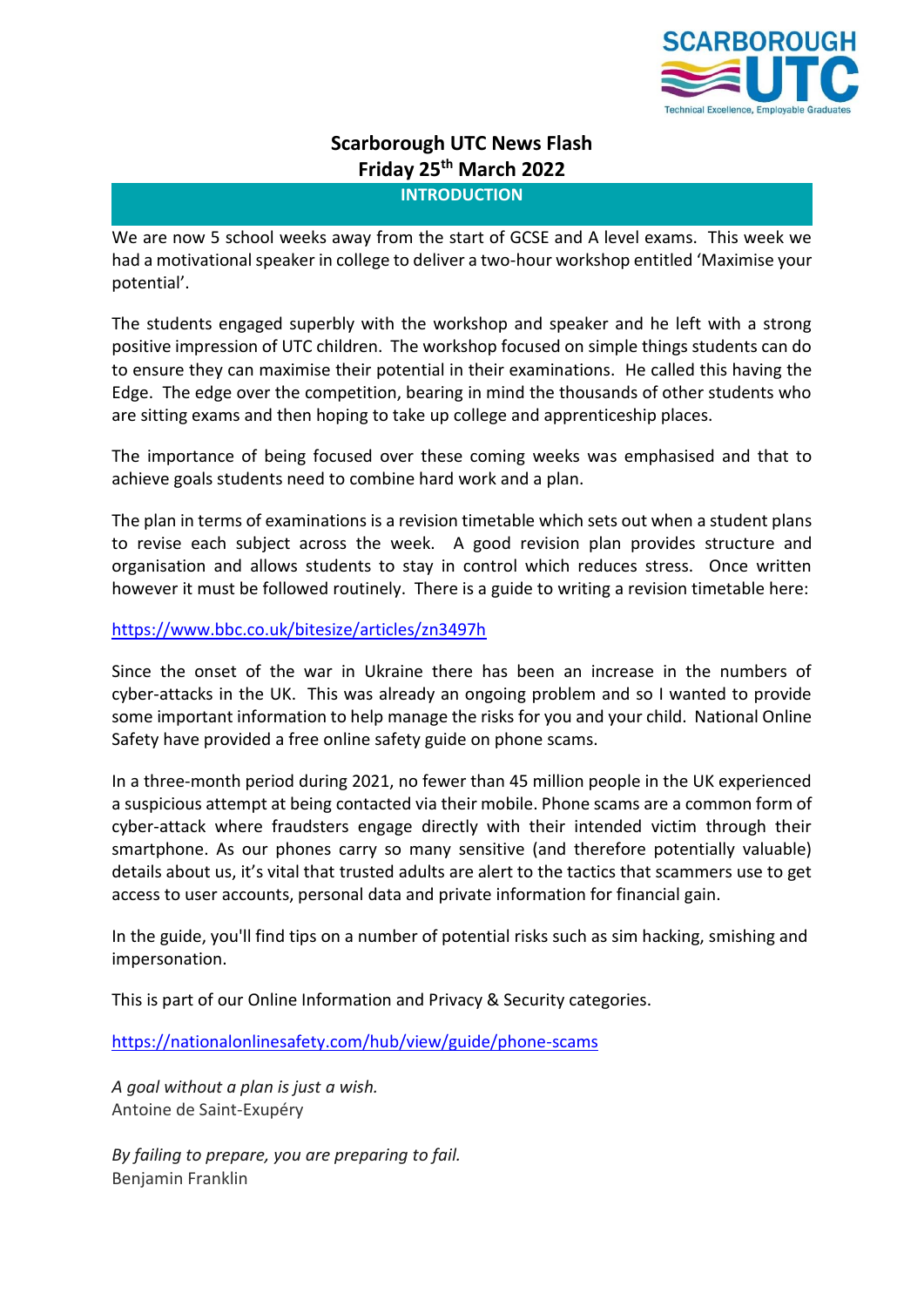Thank you for your support.

**Mr L Kilgour Principal**

# **T&L@SUTC**

The Unison whole college project-based learning activity has now come to an end with final presentations successfully delivered and prizes issued this week. Congratulations to the KS4 winners Team Arkitect, William B, Luke J and Stephen R-H, whose confidence in delivery of their presentation, commitment in production of their project supporting resources and innovation in arch design highly impressed the Unison judges.

The winning team from KS5 were Team Tube, Nathaniel C, Daniel O, Serhii P and Kayden Z. They impressed Unison with the production of industry standard promotional materials and the inclusion of extra manufacturing processes within their arch design.

A further Innovation Prize was awarded to Y12 student Wiktor Z who devised a unique method of ensuring that his teams arch design could be easily assembled with all parts permanently connected. All winning students received an Amazon voucher and Unison branded pen, mobile phone holder and portable charger. Thank you again to Unison for their support of this project that was greatly enjoyed by all.

## **TECHNICAL EXCELLENCE**

News from Systems Control this week, our year 13 students have been reporting on the safety legislation which governs everyone at work and work that has been carried out in our homes, colleges and businesses. In exploring the differences between the statutory (Must) and nonstatutory (guidance) students have reported on the key features of legislation intended to protect people and property. The regulations in BS7671 for example, relate to the design, erection and verification of electrical installations, also additions and alterations. This can get very technical very quickly, so in short, we are covering the main features, and how it relates to working with electricity, risk assessments and method statements for testing in between manufacturing the adjustable power supply project, amplifier and the written reports it is a busy time for our Level 3 students!

In year 10, students have been making progress with their coursework unit R114 - Simulate, construct and test electronic circuits. This week students carried out virtual testing within our electronics computer aided design program to prove or find out if their circuit works as intended. It is really heartening to see the progress students are making and being able to go at their pace on the coursework tasks. We plan for progression and new tasks each week, and invariably some students might make stronger progress, some may need a little more support, but the strength of the google classroom platform is how easy and accessible it is for students to use the support resources or to reach out for a little more support if needed. As we progress it is important to meet the weekly deadlines, and keep an eye on the progress trackers we have in lesson that way, everything is completed ready for those big deadlines!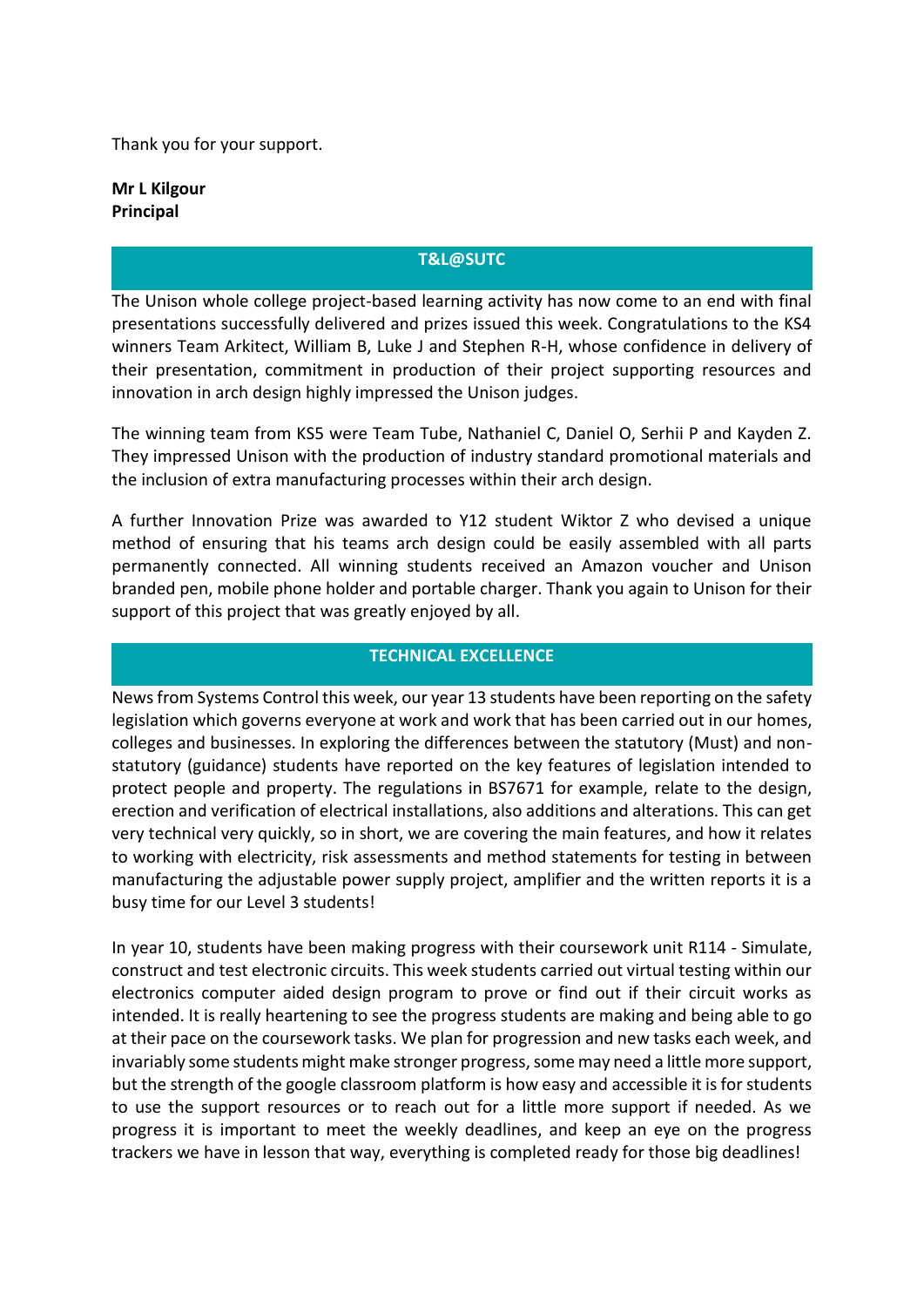With Y11 this week, as part of our R116 Process Control Systems work, we've been exploring linking low voltage / low current devices to high current devices with a surprisingly loud car horn and microswitches that we have set to be either normally closed (that is they are on, unless pressed) or normally open (off, until pressed). Apparently, I had never moved so quick as when I had to turn off the car alarm, after demonstrating how a failsafe switch needs to be pressed all the time by an operator (e.g. a train driver, or machine operator) and that if it is not pressed, an alarm is triggered. As a note for future demos, car horns really should not be used indoors without warning, as it made everybody jump, myself included. Year 11 then looked at the effects of instantly reversing a small 12V motor and gearbox it works in simulation with a double pole double throw switch, but computers aren't always true to life as DJS found out when holding the switch, when a motor stalls it draws increasing amounts of power from the source to start it, and when the motor doesn't move, the excess energy is released as heat so it was fortunate the switch was on the bench as in this investigation the switch did indeed get warm before I cut the power. Of course, in a real system where parts overheat, wire insulation melts, we get short-circuits and circuit breakers start flipping let alone the fire risk.

Discussion then moved to separate the switching circuit from the motor, and introduce limit switches (called micro-switches) to stop the motor before reversing it. Relays are the component needed here as an output component of coursework project a programmed automatic gate security system which is a nice project to get to grips with. Once students had seen and got a visual and audio grasp of the concepts, students then began to select actual components to use in the system. We are continuing with this next week and it leads nicely into microcontroller programming. Have a great weekend! from Mr Brown.

# **HEALTH AND SOCIAL CARE**

All Health students took part in a workshop run by health providers Haxby Group. The workshop was based on basic communication needs for health and social care settings. It was a fantastic event and the students enjoyed working with Nursing staff to understand the importance of communication within different health settings. They were able to discuss different job roles and how the simplest of questions and listening to answers could lead to building relationships with patients and ensuring their care is meeting their needs. We are very much looking forward to welcoming them back next month for a practical workshop on infection control.

# **ENGLISH LITERATURE**

Our Year 10 students have been working hard on writing their poems. The stipulation was: let's channel our inner Romantics. So, the poems had to be about nature or current events (which Isaac quite rightly noted that the destruction of nature covers both).

### **Ukraine by Nathan B**

Once a normal day, the next filled with the threat of everything being taken away. Day and night, bombardments of artillery shells. Fired at the lives of the innocent. Millions fleeing across the neighbouring borders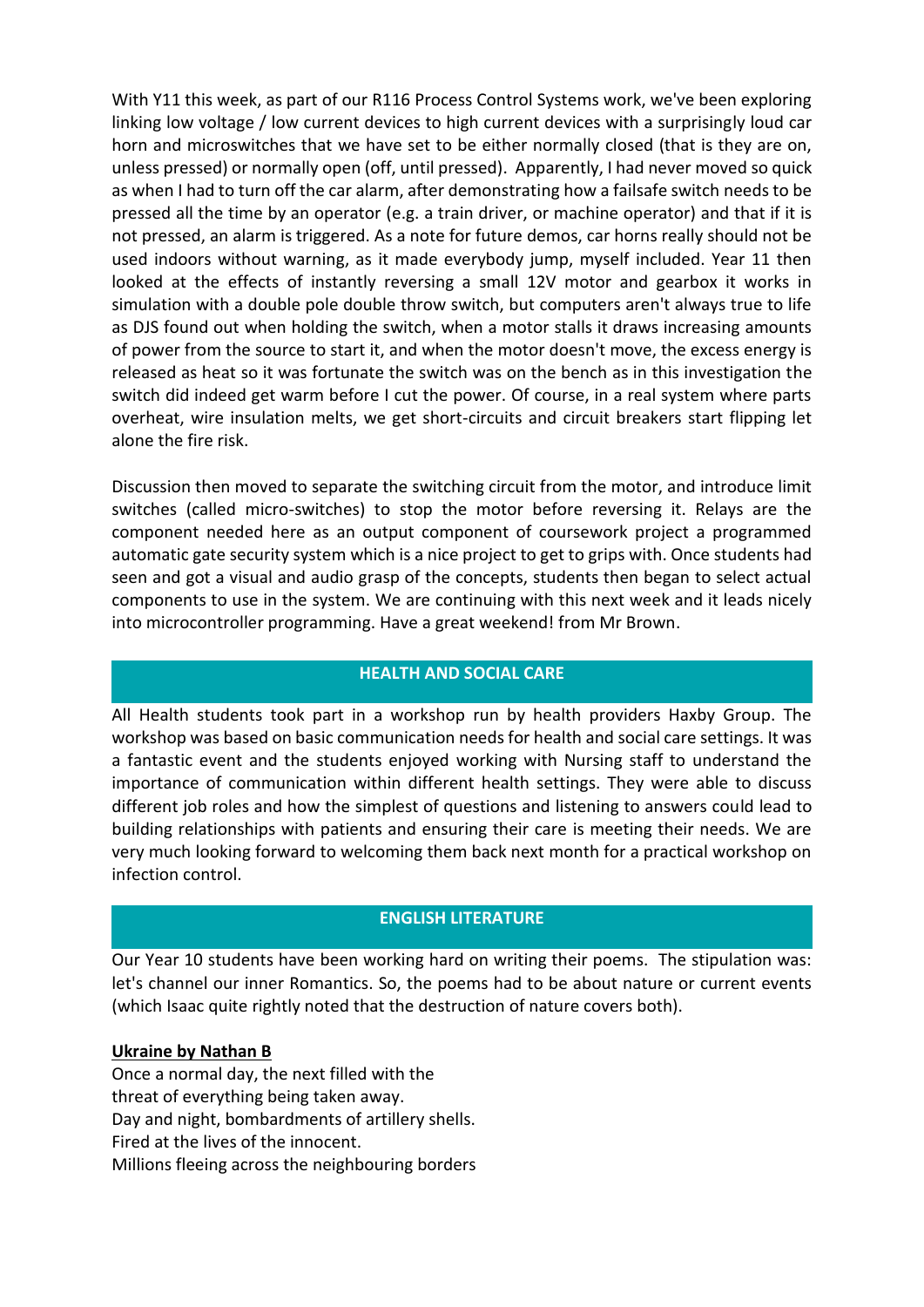trying to escape from the misery only miles behind. Amid the confusion of war, families separated or lost. Endless threat of oppression by those stomping their homeland. ongoing battle with no sight of peace or retreat.

## **Destruction by Isaac M**

Trembles of Trees along the Amazon, Fear striking the hearts of innocent creatures, Obliteration of homes and ecosystems, No hope for the creatures' innocence.

Heat boiling up the globe, Melting of the ice, Fear striking the hearts of land, No hope for lands survival.

#### **Listen by Summer I**

Listen, sshhh listen, Listen to the wind brushing against the air, The cricket croaking, the birds singing The grass dancing and the trees shaking, Listen sshhh listen As the train goes past, the tracks shaking and the metal shaking. The once quiet whisper of humanity growing louder. Listen sshhh listen as the power of corruption becomes clear. Listen sshhh listen or You might regret it.

#### **An acrostic poem on Nature by Liv E**

Needing to look up at the beautiful clouds And watch the angels dance in the rays of the sun To see the birds sing along Up above with the snowy doves Reaching down to have fun Everything is just like a dream come true.

## **ASSESSMENT AND CURRICULUM**

#### **All Years:**

All assessment information, Attendance, Professional values, behaviour and target information is published on the "My Child at school" app. This is a secure and personal portal that allows you to assess the progress of your child at any time. Invites for the portal have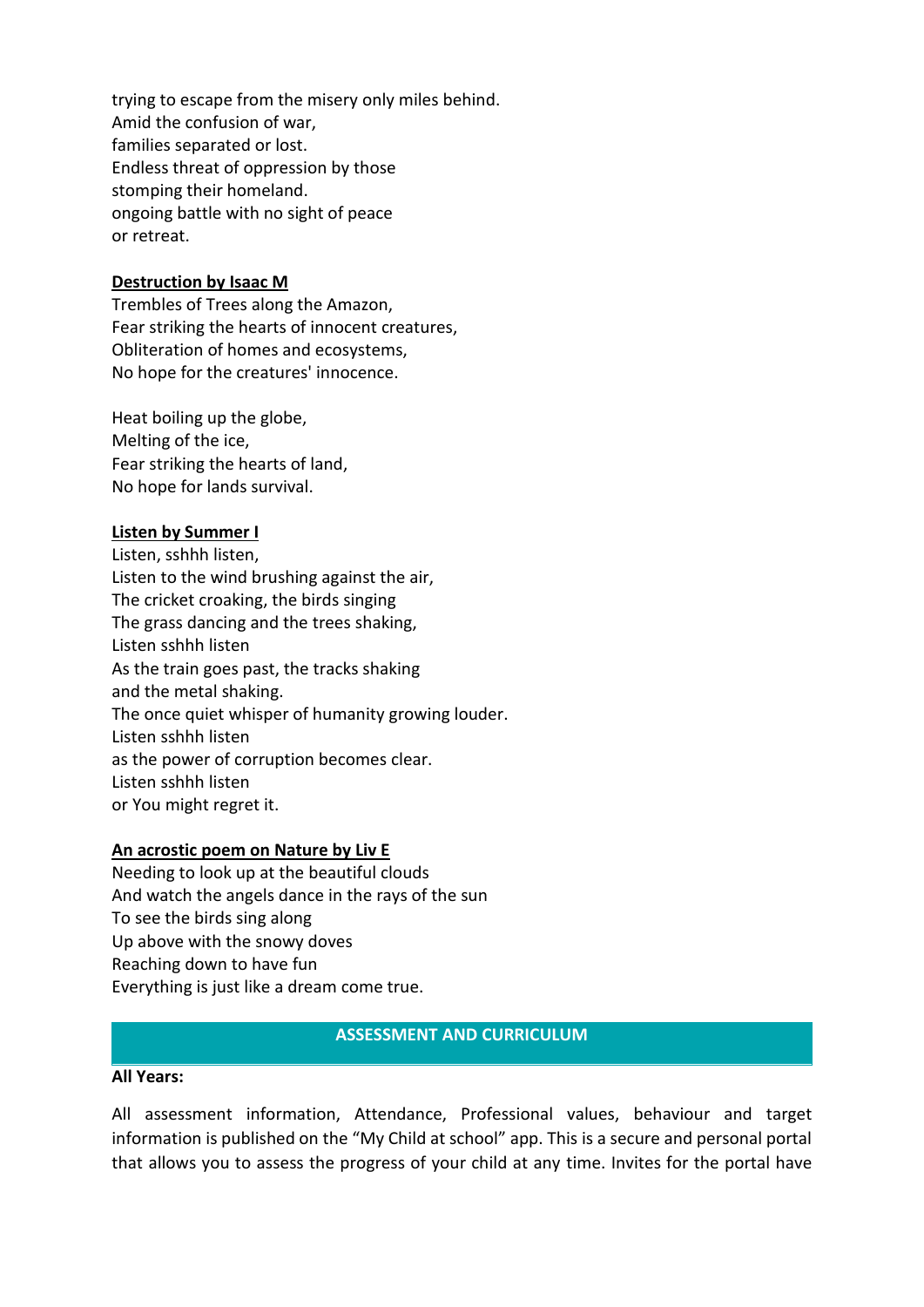been issued. If there are any issues accessing the app, please report this to [enquiries@scarboroughutc.co.uk](mailto:enquiries@scarboroughutc.co.uk) for further assistance. Registering for the APP is vital as this is the primary method of regular communication to parents.

# **Behaviour and Safety**

It is important to continue the highest standards of business dress policy. Please check and ensure that equipment, stationary and **scientific calculators** are in good working order.

Maintaining 100% attendance is important to ensure we can continue to support progress effectively. Students are supported through tutor time with attendance challenges. Attendance is a very important focus for all students to ensure we can support attainment throughout the Spring term. A hard-working environment is vital to ensure students feel safe and make continued progress.

Firstly, structures are in place to guarantee that all students gain best opportunity to meet high standards and are recognised for hard work in areas identified by **P**rofessional **V**alues and **E**mployability **S**kills (**PVES**), these positive points are identified on your MCAS parental account. By tracking this information regularly, you will be able to identify areas of strength and development for your child

# **Curriculum, Feedback and Assessment**

# Y10 & 12

Good routine revision practice is essential in Year 10 and 12. Students complete a number of assessments across statutory subjects and Engineering or Health Pathways, it is important that students pay due attention to coursework deadlines and revise regularly.

Y10 and 12 Futures & Progress evening is on Thursday 6<sup>th</sup> May 2022. Please check MCAS for updated assessment data, behaviour data and attendance data.

# **Y11 & Y13**

Assessment and achievement data analysis is providing the basis for identifying academic support and intervention schedules on the approach to the summer examinations. Directors have structured interventions each day and these are being used to ensure all students are supported fully.

| <b>DATES FOR YOUR DIARY</b>            |                                                                     |
|----------------------------------------|---------------------------------------------------------------------|
| Easter holiday:                        | Monday 11 <sup>th</sup> April to Friday 22 <sup>nd</sup> April 2022 |
| First day of summer term for students: | Monday 25 <sup>th</sup> April 2022                                  |
| Bank holiday:                          | Monday 2 <sup>nd</sup> May 2022                                     |
| Summer Half term:                      | Monday 30 <sup>th</sup> May to Friday 3 <sup>th</sup> June 2022     |

Please use this opportunity to support progress at home and develop good revision routines.